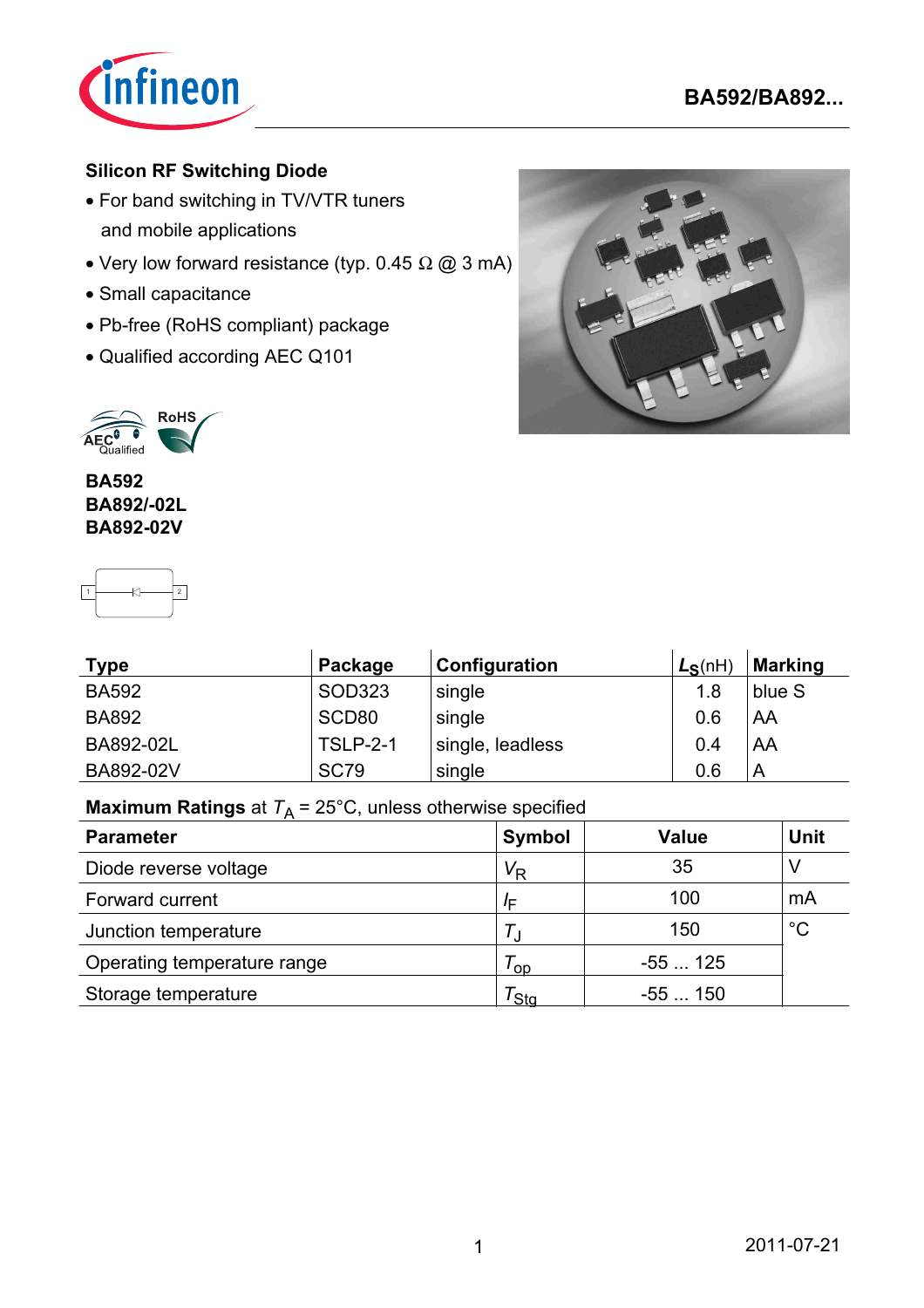

#### **Thermal Resistance**

| <b>Parameter</b>                         | <b>Symbol</b> | <b>Value</b> | <b>Unit</b> |
|------------------------------------------|---------------|--------------|-------------|
| Junction - soldering point <sup>1)</sup> | $R_{thJS}$    |              | K/W         |
| <b>BA592</b>                             |               | $\leq 135$   |             |
| BA892, BA892-02V                         |               | $\leq 120$   |             |
| BA892-02L                                |               | $\leq 70$    |             |

# **Electrical Characteristics** at  $T_A = 25^{\circ}$ C, unless otherwise specified

| <b>Parameter</b>          | <b>Symbol</b> | <b>Values</b> |      |      | <b>Unit</b> |
|---------------------------|---------------|---------------|------|------|-------------|
|                           |               | min.          | typ. | max. |             |
| <b>DC Characteristics</b> |               |               |      |      |             |
| Reverse current           | $\sqrt{R}$    | -             | -    | 20   | nA          |
| $V_R$ = 20 V              |               |               |      |      |             |
| Forward voltage           | $V_F$         | -             | -    |      | ν           |
| $I_F = 100 \text{ mA}$    |               |               |      |      |             |

<sup>1</sup>For calculation of  $R_{thJA}$  please refer to Application Note Thermal Resistance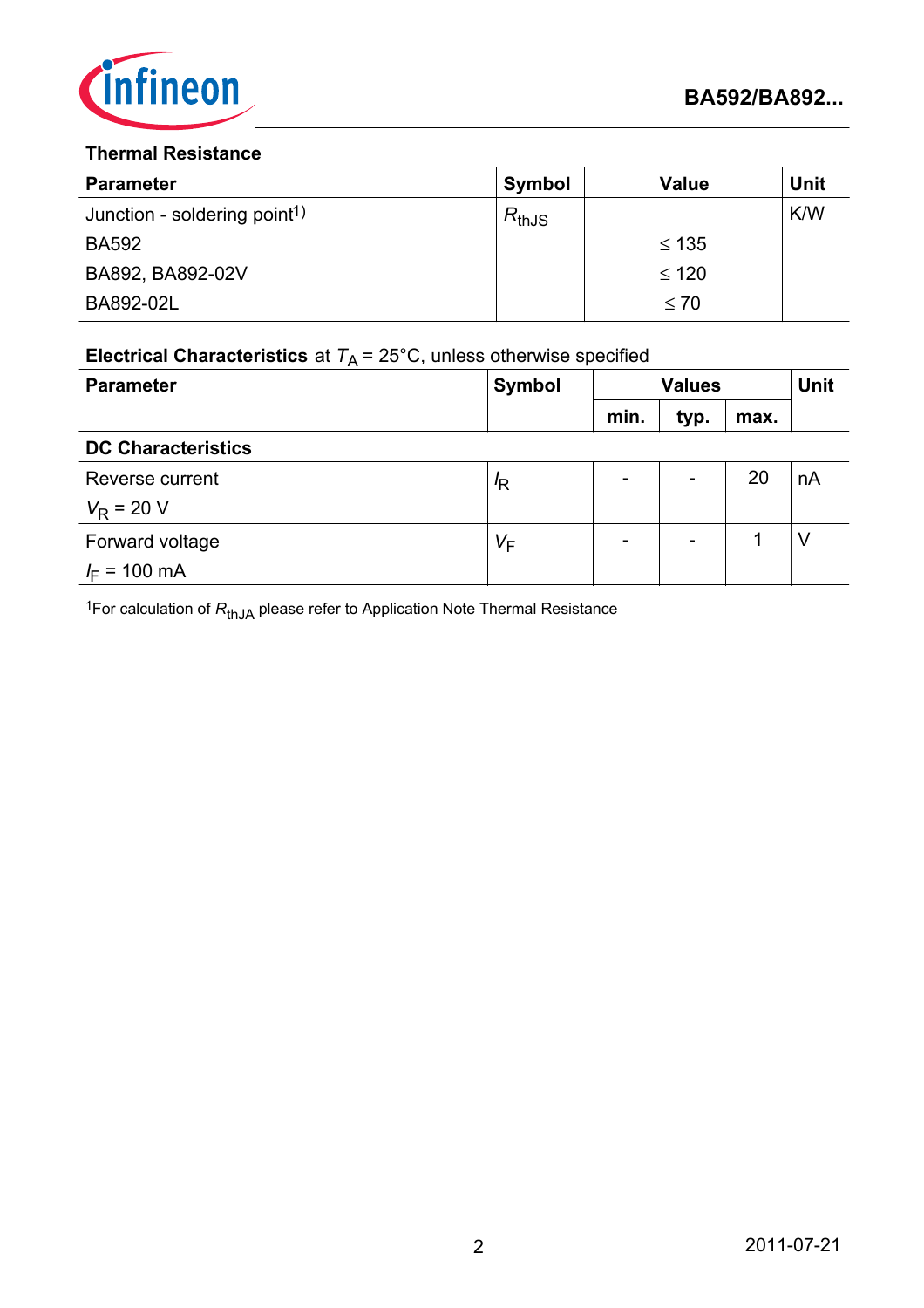

| $\cdot$ A<br><b>Parameter</b>                         | <b>Symbol</b>        |      | <b>Values</b> |      |           |
|-------------------------------------------------------|----------------------|------|---------------|------|-----------|
|                                                       |                      | min. | typ.          | max. |           |
| <b>AC Characteristics</b>                             |                      |      |               |      |           |
| Diode capacitance                                     | $C_T$                |      |               |      | pF        |
| $V_R$ = 1 V, $f$ = 1 MHz                              |                      | 0.65 | 0.92          | 1.4  |           |
| $V_R$ = 3 V, $f$ = 1 MHz                              |                      | 0.6  | 0.85          | 1.1  |           |
| $V_R$ = 0 V, $f$ = 100 MHz                            |                      |      | 1             |      |           |
| Reverse parallel resistance                           | $R_{\rm P}$          |      | 100           |      | $k\Omega$ |
| $V_R$ = 0 V, $f$ = 100 MHz                            |                      |      |               |      |           |
| Forward resistance                                    | $r_{\rm f}$          |      |               |      | $\Omega$  |
| $I_F$ = 3 mA, $f$ = 100 MHz                           |                      |      | 0.45          | 0.7  |           |
| $I_F$ = 10 mA, $f$ = 100 MHz                          |                      |      | 0.36          | 0.5  |           |
| Charge carrier life time                              | $\tau$ <sub>rr</sub> |      | 120           |      | ns        |
| $I_F$ = 10 mA, $I_R$ = 6 mA, measured at $I_R$ = 3mA, |                      |      |               |      |           |
| $R_{L}$ = 100 $\Omega$                                |                      |      |               |      |           |
| I-region width                                        | $W_1$                | -    | 3             |      | μm        |
| Insertion loss <sup>1)</sup>                          | $\frac{1}{2}$        |      |               |      | dB        |
| $I_F = 0.1$ mA, $f = 1.8$ GHz                         |                      |      | 0.1           |      |           |
| $I_F = 3$ mA, $f = 1.8$ GHz                           |                      |      | 0.5           |      |           |
| $I_F$ = 10 mA, $f$ = 1.8 GHz                          |                      |      | 0.4           |      |           |
| Isolation <sup>1)</sup>                               | $I_{SO}$             |      |               |      |           |
| $V_{\rm R}$ = 0 V, $f$ = 100 MHz                      |                      |      | 23.5          |      |           |
| $V_R$ = 0 V, $f$ = 470 MHz                            |                      |      | 10.5          |      |           |
| $V_R$ = 0 V, $f$ = 1 GHz                              |                      |      | 5.5           |      |           |

## **Electrical Characteristics** at  $T_A = 25^{\circ}$ C, unless otherwise specified

<sup>1</sup>BA892-02L in series configuration,  $Z = 50\Omega$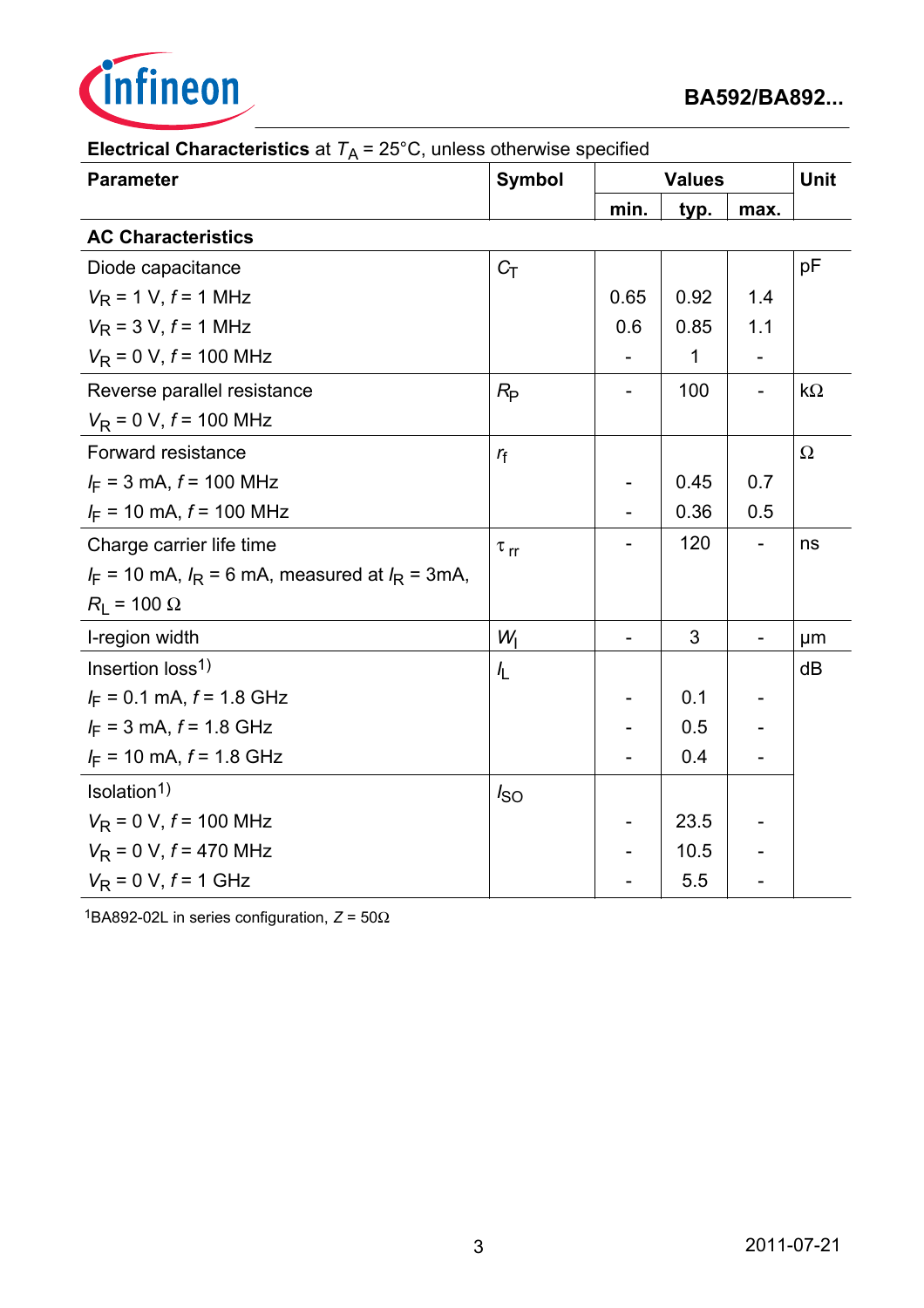

# **Diode capacitance**  $C_T = f(V_R)$

*f* = Parameter



## **Forward resistance**  $r_f = f(l_F)$

*f* = 100MHz



## **Reverse parallel resistance**  $R_P = f(V_R)$

*f* = Parameter



**Forward current**  $I_F = f(V_F)$ 

*T*A = Parameter

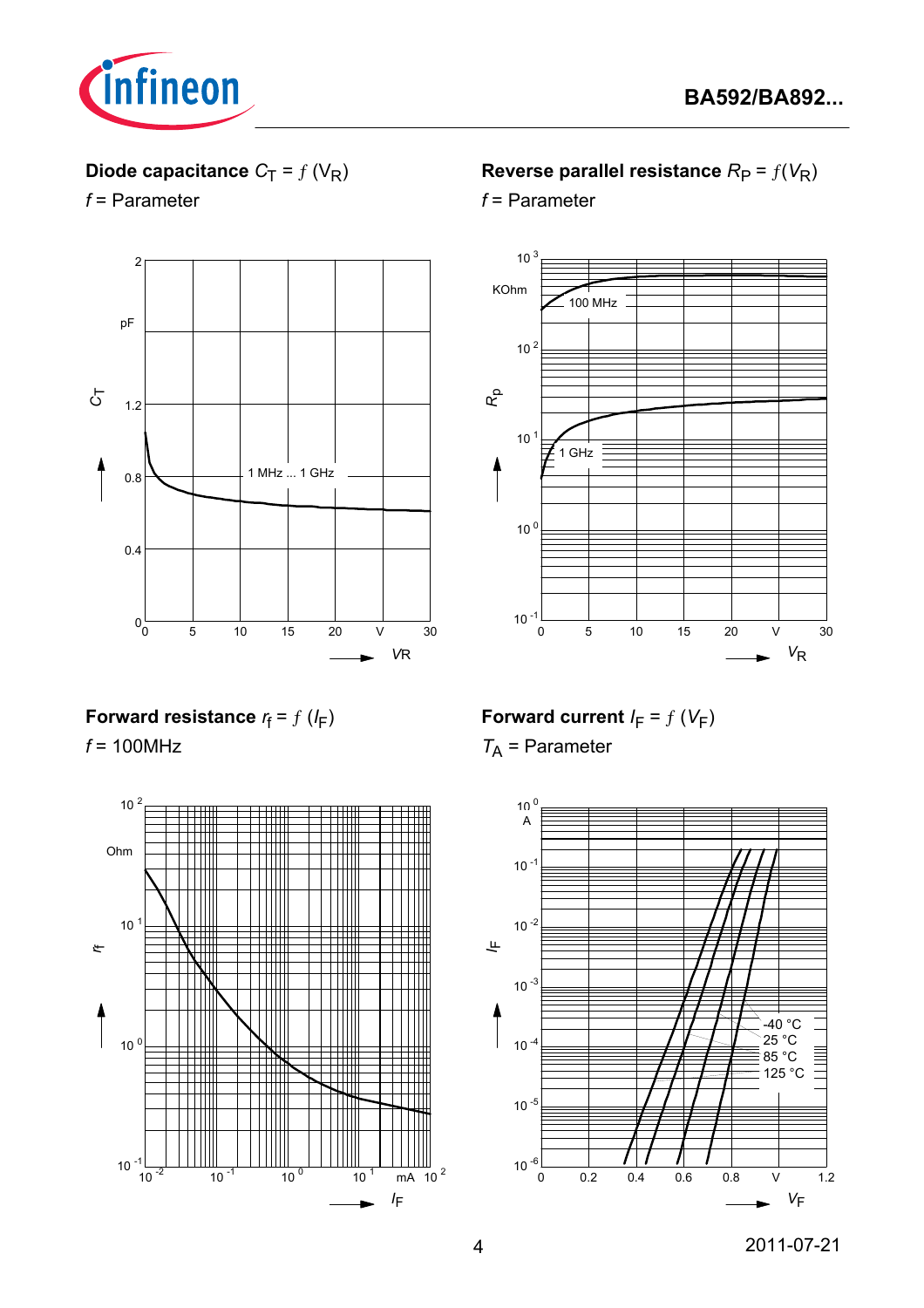

**Insertion loss**  $I_L = -|S_{21}|^2 = f(t)$ 

*I*<sub>F</sub> = Parameter

BA892-02L in series configuration, *Z* = 50Ω



**Isolation**  $I_{SO} = -|S_{21}|^2 = f(f)$ 

*V*<sub>R</sub> = Paramter

BA892-02L in series configuration, *Z* = 50Ω

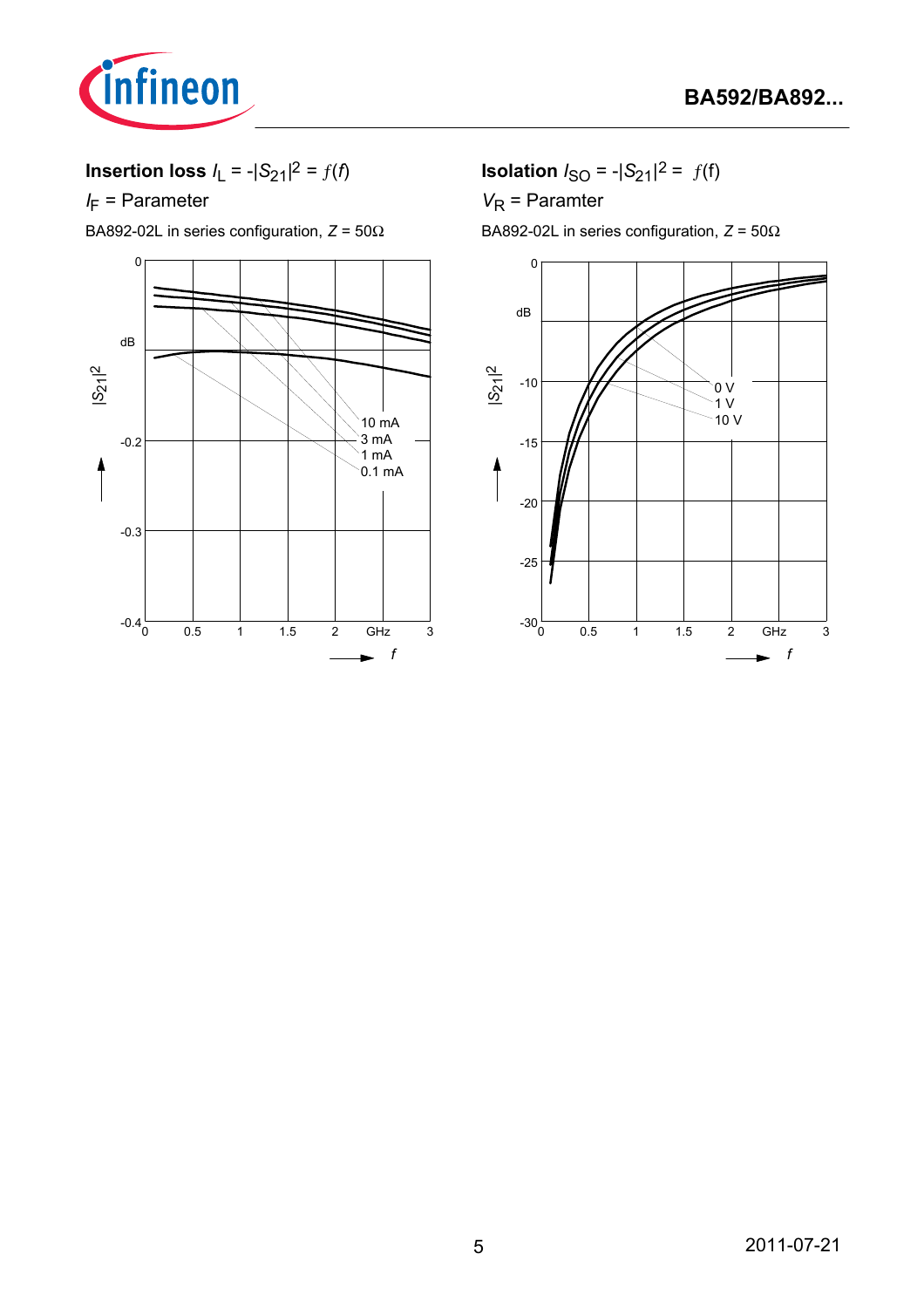

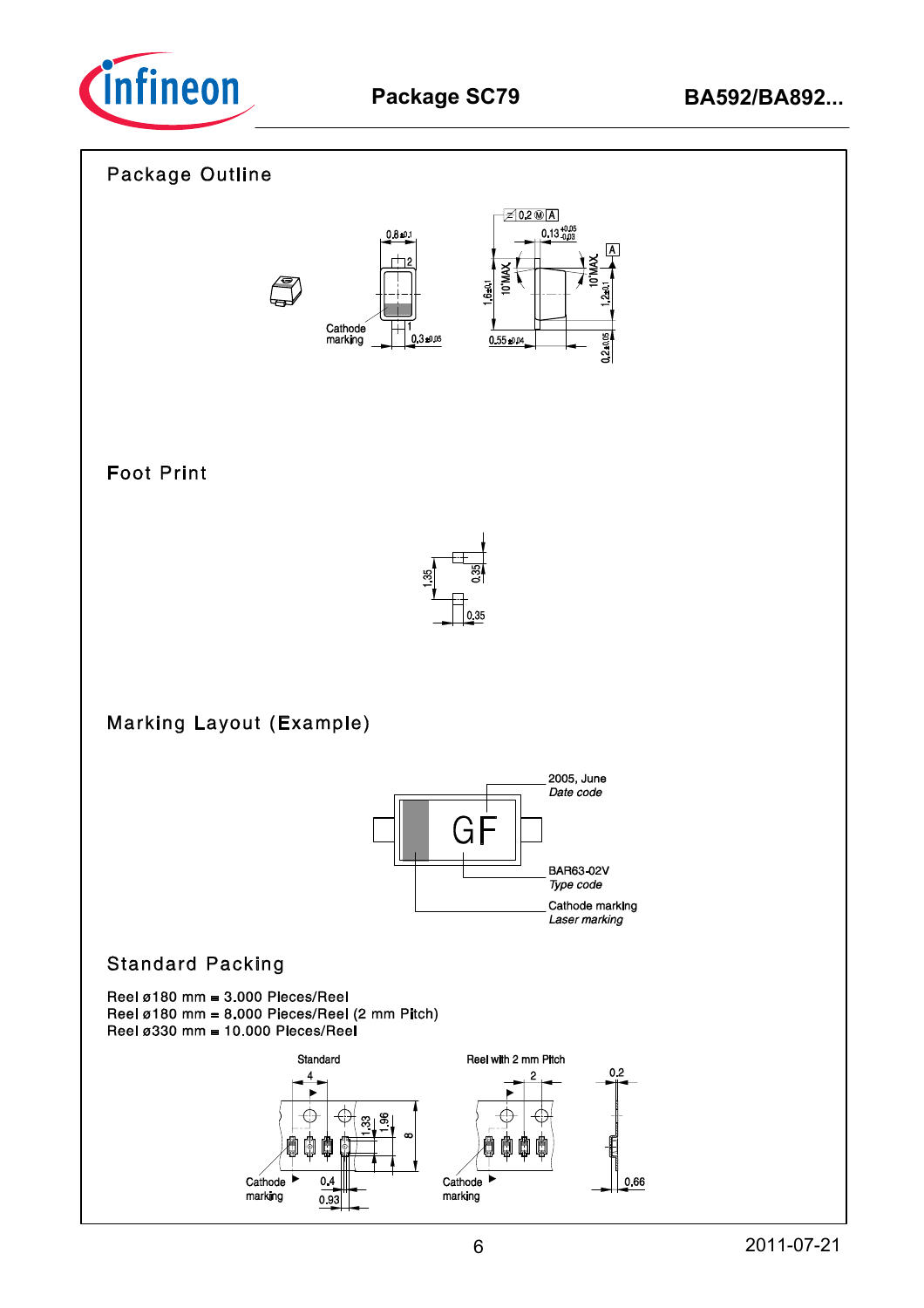

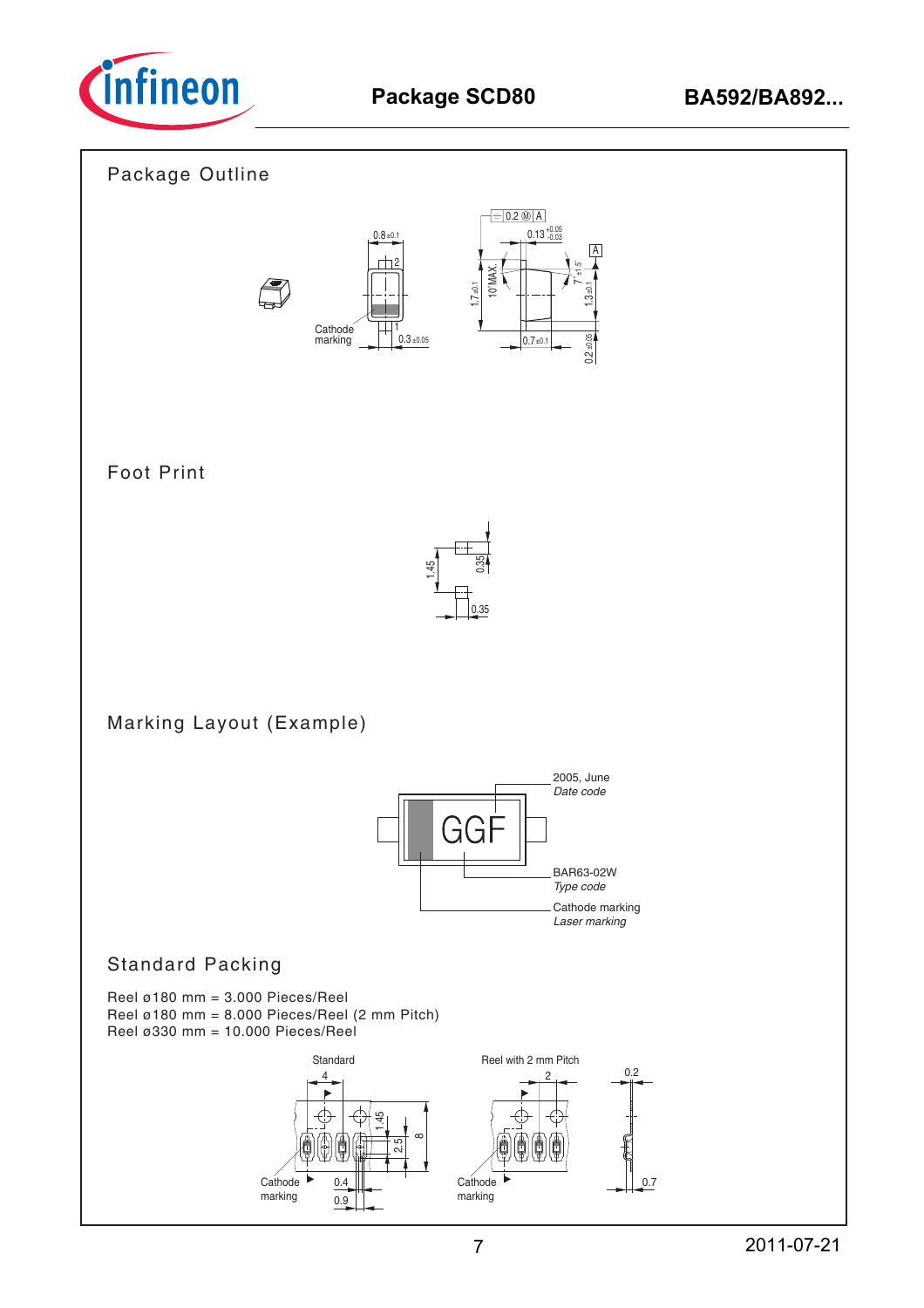

### Date Code marking for discrete packages with one digit (SCD80, SC79, SC751)) CES-Code

| Month | 2003 | 2004   | 2005 | 2006   | 2007 | 2008                      | 2009 | 2010           | $2011$ | 2012 | 2013 | 2014         |
|-------|------|--------|------|--------|------|---------------------------|------|----------------|--------|------|------|--------------|
| 01    | a    | p      | A    | P      | a    | p                         | A    | P              | a      | p    | Α    | P            |
| 02    | b    | q      | B    | Q      | b    | q                         | B    | Q              | b      | q    | B    | Q            |
| 03    | C    | r      | C    | R      | C    | r                         | C    | R              | C      | r    | С    | $\mathsf{R}$ |
| 04    | d    | s      | D    | S      | d    | s                         | D    | S              | d      | s    | D    | $\mathbb S$  |
| 05    | e    | t      | E    | T      | e    | t                         | E    | т              | e      | t    | Ε    | T            |
| 06    | f    | u      | F    | U      | f    | u                         | F    | U              | f      | u    | F    | U            |
| 07    | g    | $\vee$ | G    | $\vee$ | g    | V                         | G    | $\vee$         | g      | V    | G    | $\vee$       |
| 08    | h    | X      | H    | X      | h    | $\boldsymbol{\mathsf{x}}$ | Н    | X              | h      | X    | Н    | X            |
| 09    |      | У      | J    | Y      |      | У                         | J    | Y              |        | у    | J    | Y            |
| 10    | k    | Z      | K    | Ζ      | k    | z                         | K    | Ζ              | k      | Z    | K    | Ζ            |
| 11    |      | 2      | L    | 4      |      | 2                         | L    | $\overline{4}$ |        | 2    | L    | 4            |
| 12    | n    | 3      | N    | 5      | n    | 3                         | N    | 5              | n      | 3    | N    | 5            |

1) New Marking Layout for SC75, implemented at October 2005.

.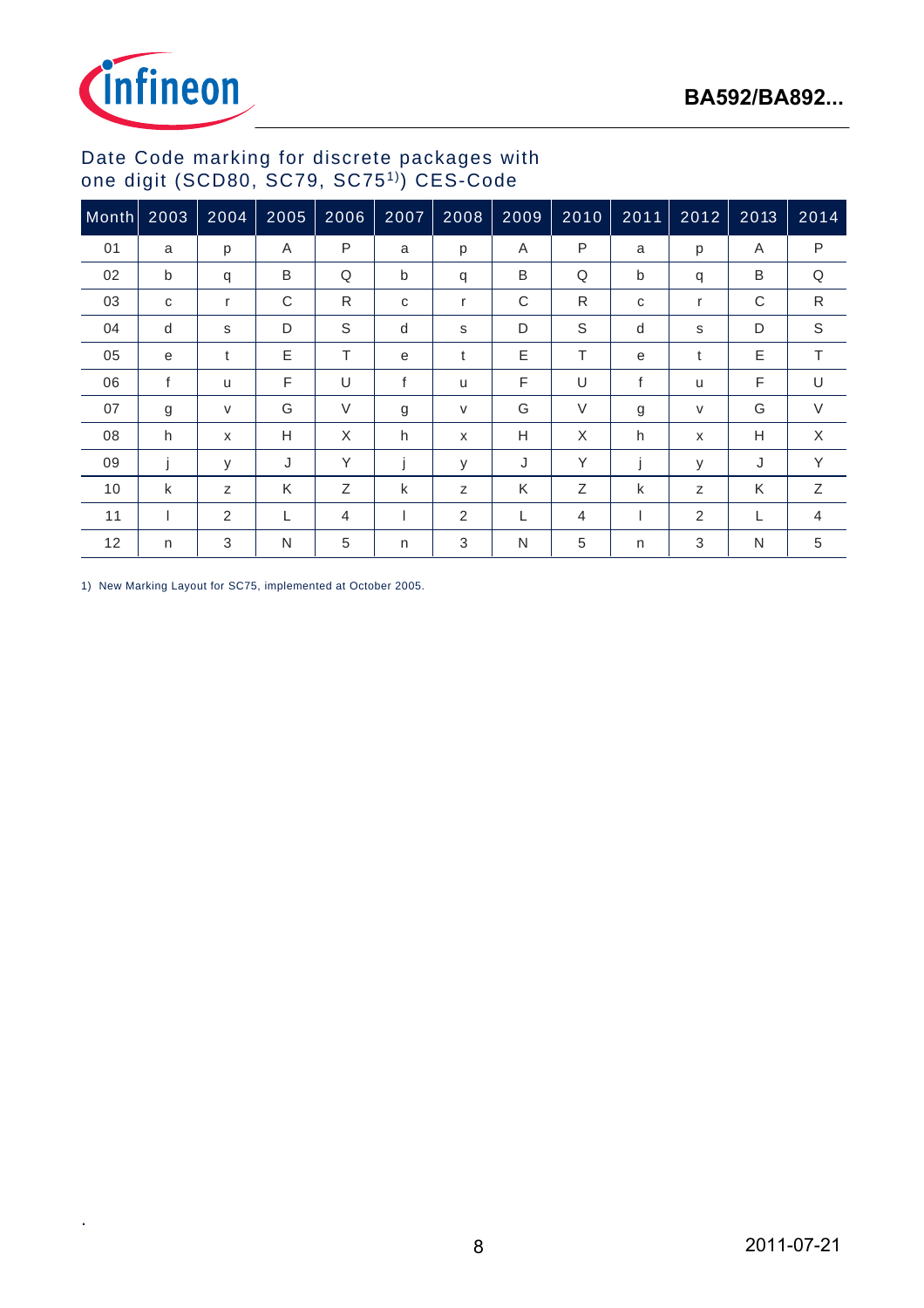

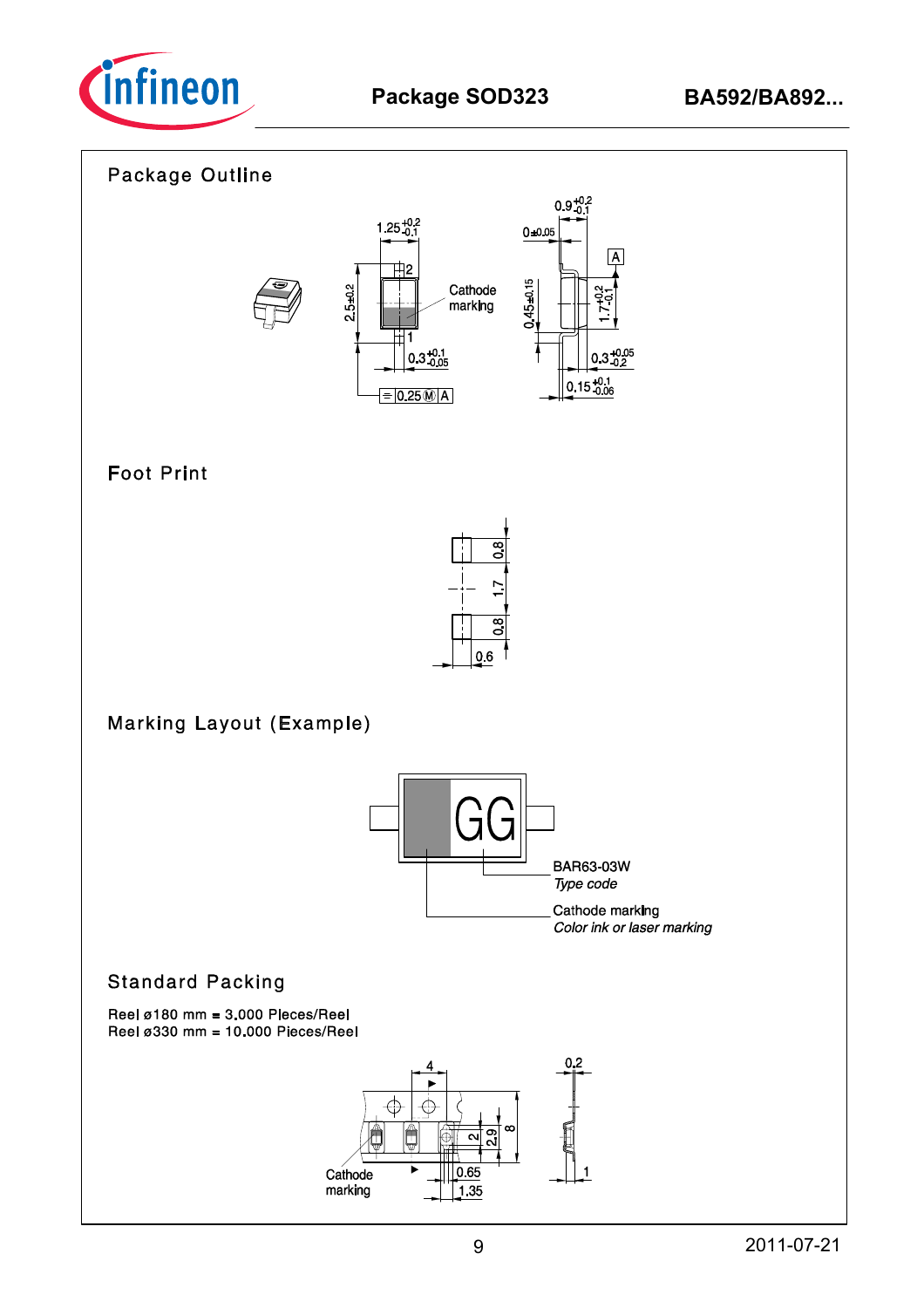



## **Foot Print**

For board assembly information please refer to Infineon website "Packages"





Copper Solder mask

# **Marking Layout (Example)**



### **Standard Packing**

Reel  $\varnothing$ 180 mm = 15.000 Pieces/Reel Reel ø330 mm = 50.000 Pieces/Reel (optional)